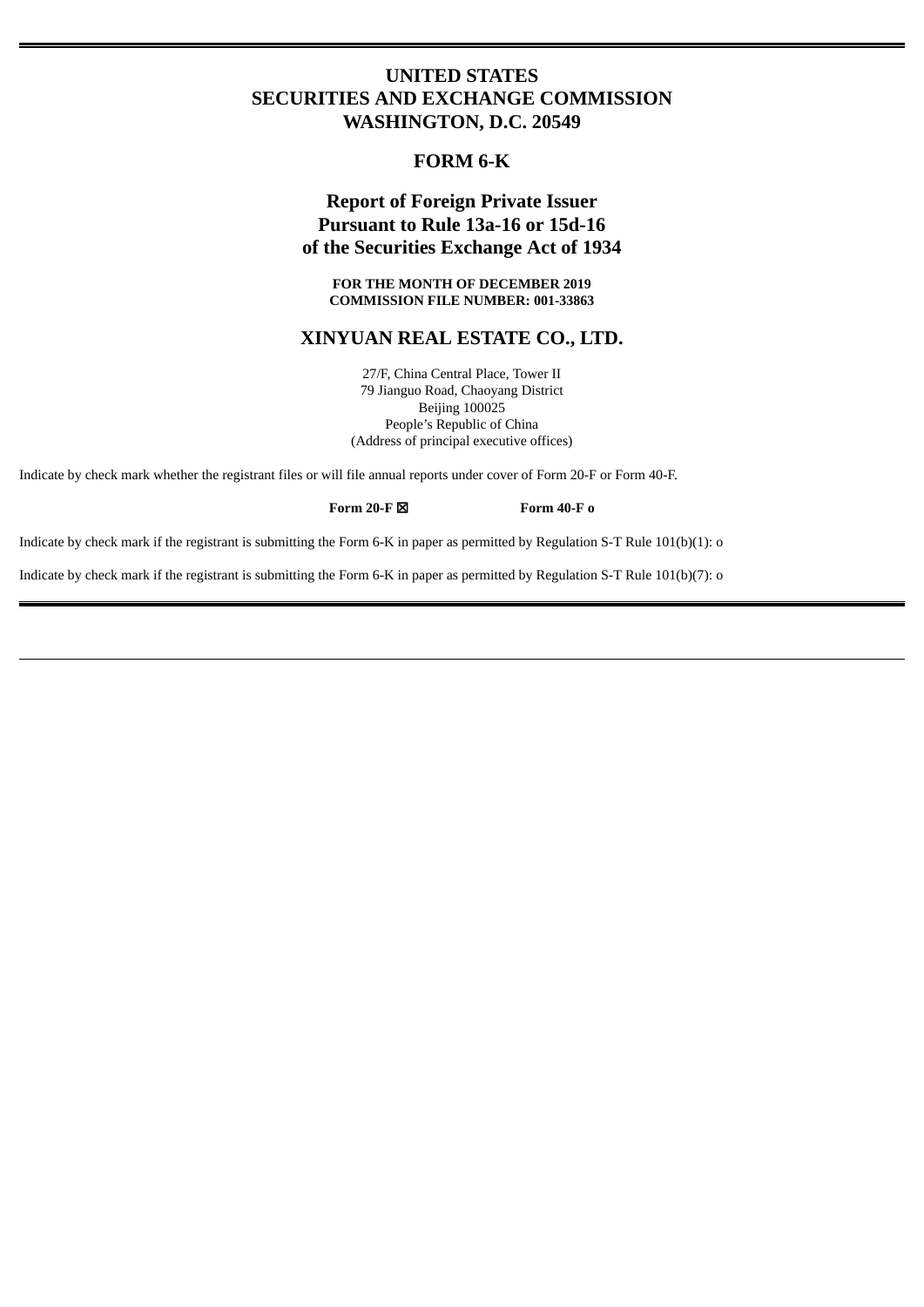### **TABLE OF CONTENTS**

### Exhibits

Exhibit 99.1 Press release of Xinyuan Real Estate Co., Ltd., dated December 6, 2019, regarding third quarter 2019 financial results Exhibit 99.2 Press release of Xinyuan Real Estate Co., Ltd., dated December 6, 2019, announcing third quarter 2019 dividend declaration

Signature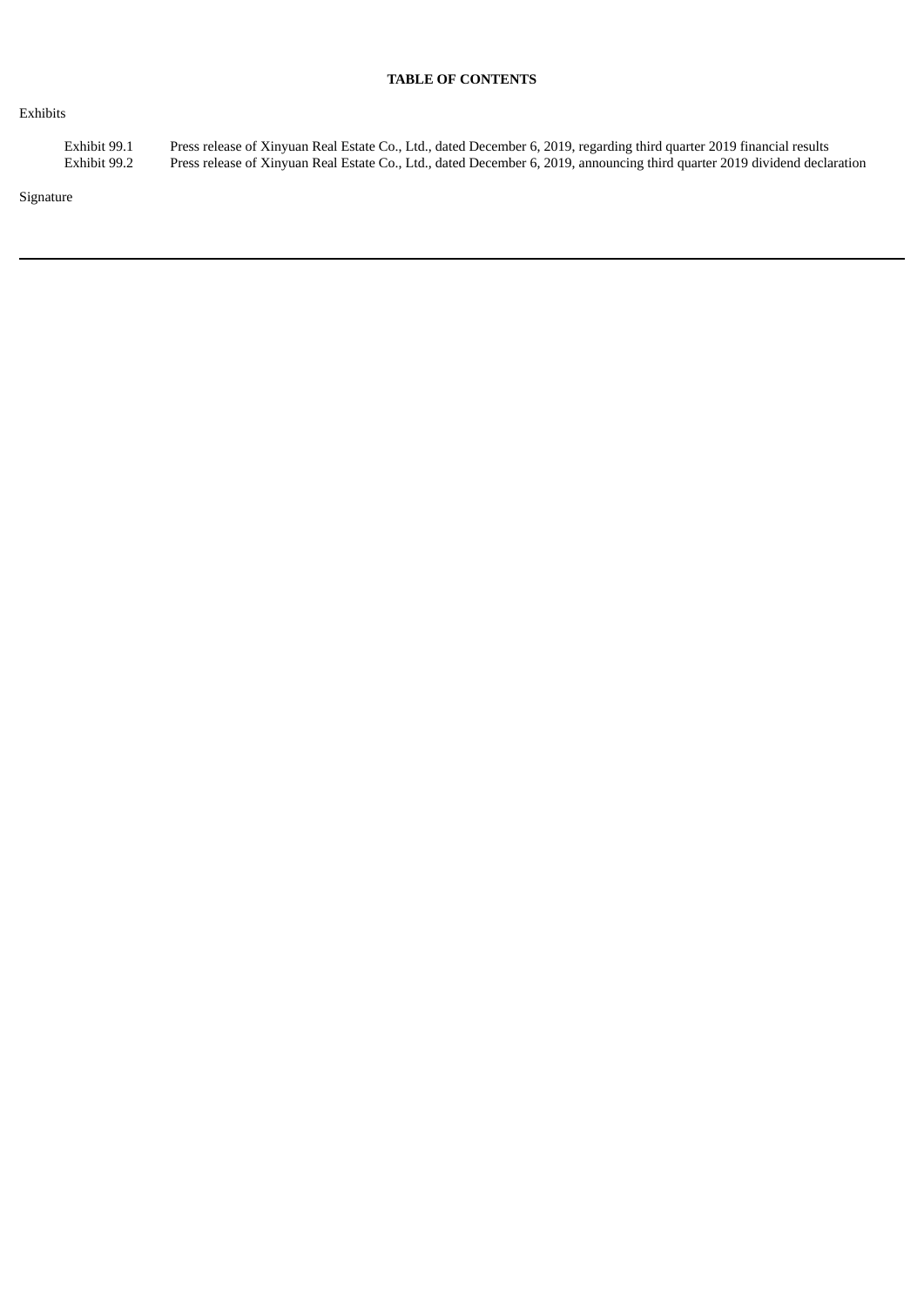### **SIGNATURE**

Pursuant to the requirements of the Securities Exchange Act of 1934, the registrant has duly caused this report to be signed on its behalf by the undersigned, thereunto duly authorized.

XINYUAN REAL ESTATE CO., LTD.

By: /s/ Yu (Brian) Chen Name: Yu (Brian) Chen Title: Chief Financial Officer

Date: December 6, 2019

*[Signature Page to Form 6-K]*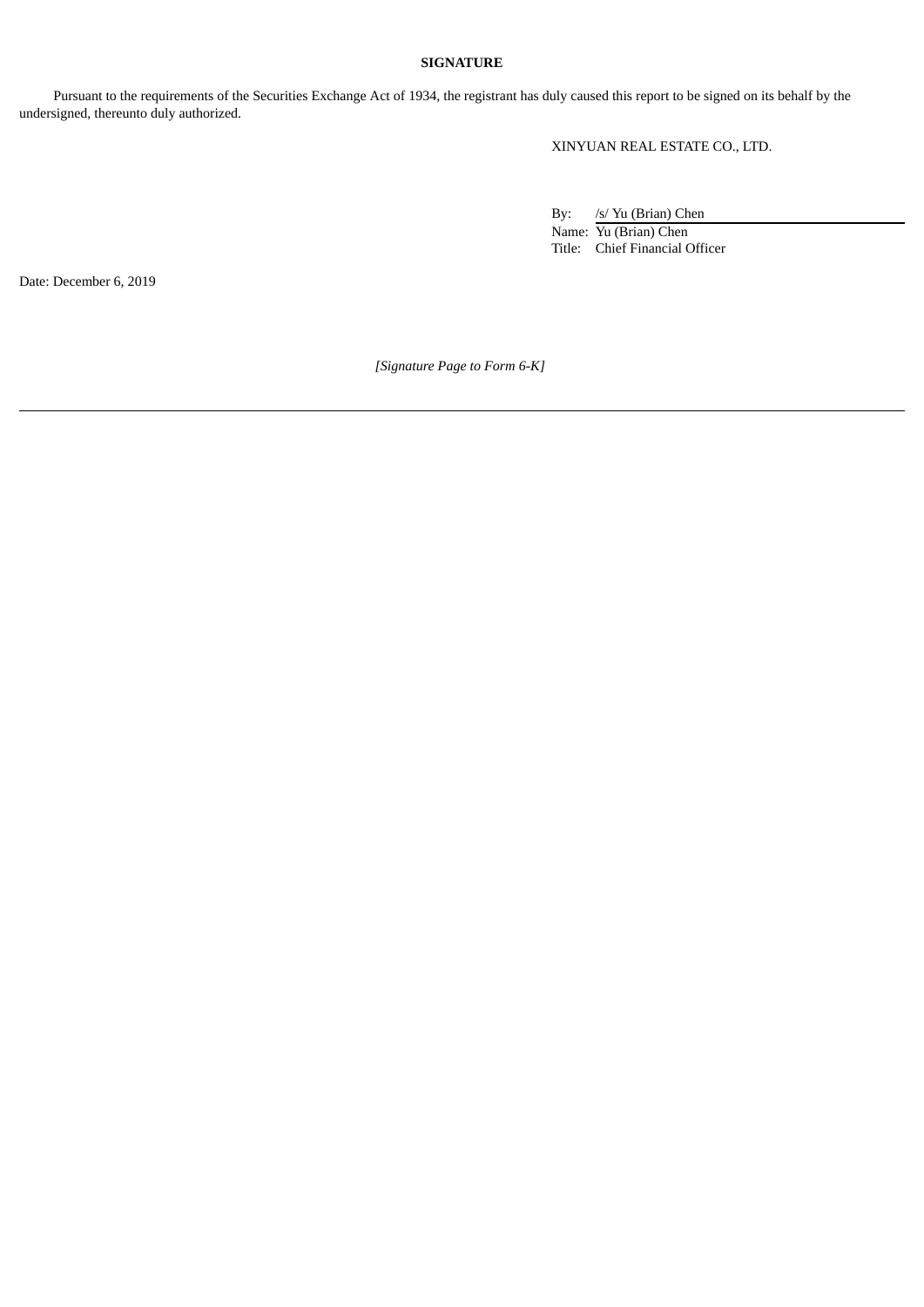### **Xinyuan Real Estate Co., Ltd. Announces Third Quarter 2019 Financial Results**

**BEIJING, China, December 6, 2019** - Xinyuan Real Estate Co., Ltd. ("Xinyuan" or the "Company") (NYSE: XIN), an NYSE-listed real estate developer and property manager operating primarily in China and in other countries, today announced its unaudited financial results for the third quarter ended September 30, 2019.

### **Highlights**

- · Total revenue increased 40.0% to US\$1,575.9 million for the nine months ended September 30, 2019, from US\$1,125.4 million in the same period of the prior year. Total revenue decreased 16.4% to US\$497.6 million in the third quarter of 2019 from US\$595.5 million in the third quarter of 2018 and decreased 18.3% from US\$609.4 million in the second quarter of 2019.
- · Gross profit increased 39.2% to US\$413.8 million for the nine months ended September 30, 2019, from US\$297.3 million in the same period of the prior year. Gross profit decreased 17.2% to US\$123.5 million in the third quarter of 2019 from US\$149.2 million in the third quarter of 2018 and decreased 22.4% from US\$159.2 million in the second quarter of 2019.
- Net income was US\$43.5 million for the nine months ended September 30, 2019, compared to US\$1.8 million in the same period of the prior year. Net income was US\$5.4 million in the third quarter of 2019 compared to US\$23.9 million in the third quarter of 2018 and US\$19.8 million in the second quarter of 2019.
- · Contract sales decreased 5.4% to US\$1,479.3 million for the nine months ended September 30, 2019, from US\$1,563.8 million in the same period of the prior year. Excluding the impact of change in exchange rate between RMB and the USD, contract sales remained flat compared to the same period of the prior year in RMB. Contract sales decreased 11.6% to US\$504.8 million in the third quarter of 2019 from US\$571.3 million in the third quarter of 2018 and decreased 0.5% from US\$507.4 million in the second quarter of 2019.
- · Diluted net earnings per American Depositary Share ("ADS") attributable to shareholders were US\$0.60 for the nine months ended September 30, 2019, compared to US\$0.04 in the same period of the prior year. Diluted net earnings per ADS attributable to shareholders were US\$0.07 in the third quarter of 2019 compared to US\$0.31 in the third quarter of 2018 and US\$0.19 in the second quarter of 2019.
- · Current debt outstanding at the end of the third quarter of 2019 decreased 18.8% to US\$1,009.6 million, or 31.4% of total debt, from US\$1,243.1 million, or 34.6% of total debt, at the end of the second quarter of 2019.

Mr. Yong Zhang, Xinyuan's Chairman, stated, "This quarter, we remained profitable despite uncertainties in the macro-economic environment and stringent government restrictions on the Chinese housing market. These headwinds caused contract sales in the third quarter of 2019 to decrease compared to the same quarter in 2018, and total revenue decreased as well. However, we continued to see demand for our offerings and were able to commence pre-sales of two new projects, which contributed 7.3% and 9.1% of total GFA sales and contract sales, respectively."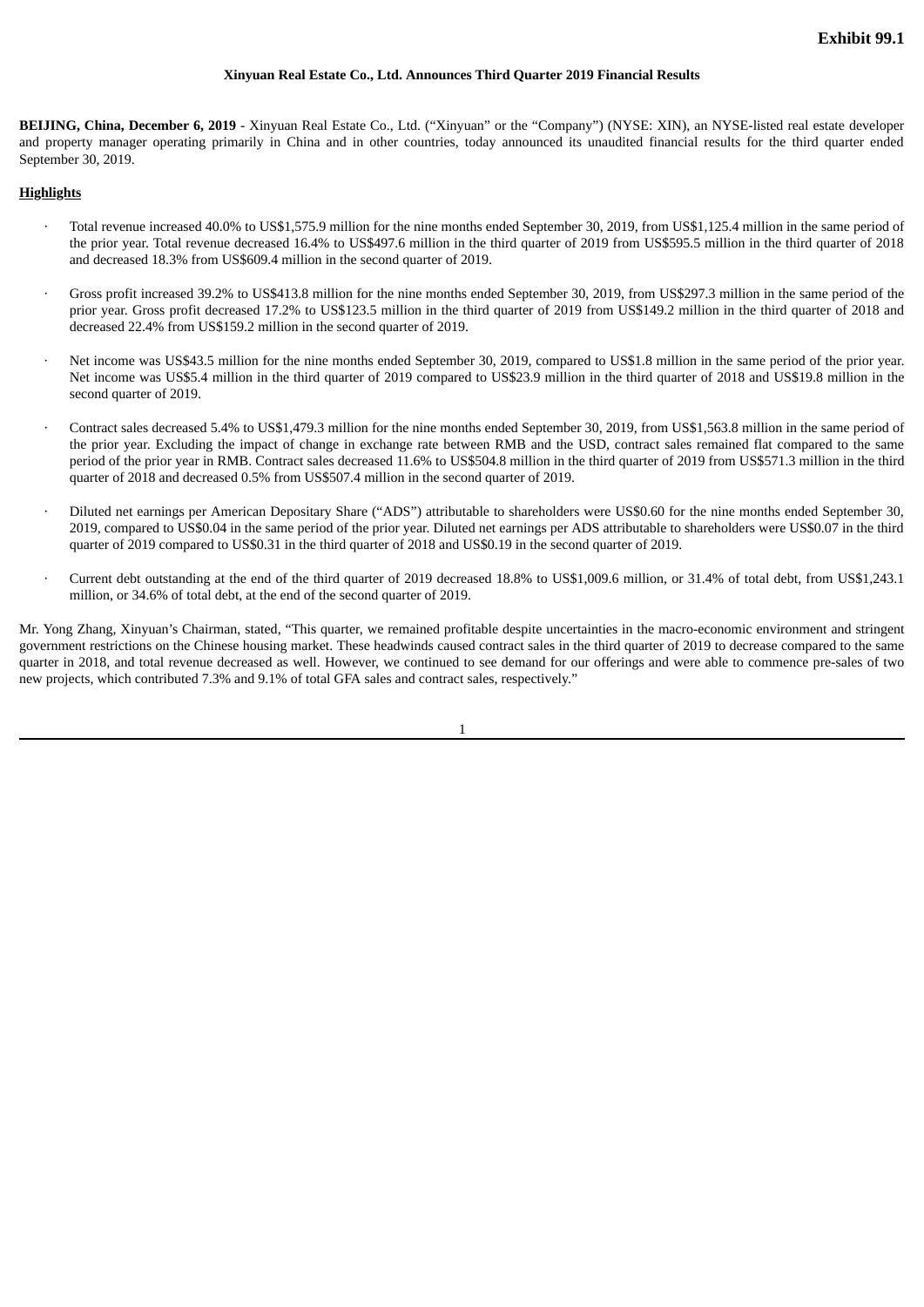"We continued to make progress in our overseas projects," added Mr. Zhang. "Our Hudson Garden project hard costs remained on track, and we received the Temporary Certification of Occupancy for Target's ground floor occupancy in early November. We engaged GKV Architects for our RKO project in Flushing to develop new architectural plans, and schematic designs are already complete. Our Madison project in the United Kingdom remains on course for completion in 2020."

Mr. Zhang continued, "In October, our Xinyuan Property Management Company was successfully listed on the Hong Kong Stock Exchange under the code '01895'. Our Xinyuan Property Management subsidiary has achieved rapid growth in recent years, and we believe that listing on a high-quality platform will benefit all of our shareholders."

"Although uncertainties persist in the market, we are confident in our long-term strategy. We are constantly seeking new opportunities to enhance the Company's overall performance and to further differentiate ourselves in the market with our auxiliary businesses and services. Furthermore, we are also pleased to offer another quarterly dividend payment to our shareholders," concluded Mr. Zhang.

### **Third Quarter 2019 Financial Results**

### **Contract Sales**

Contract sales in China totaled US\$504.8 million in the third quarter compared to US\$571.3 million in the third quarter of 2018 and US\$507.4 million in the second quarter of 2019.

The Company's GFA sales in China were 255,600 square meters in the third quarter of 2019 compared to 277,500 square meters in the third quarter of 2018 and 233,200 square meters in the second quarter of 2019.

The average selling price ("ASP") per square meter sold in China was RMB13,531 (US\$1,975) in the third quarter of 2019 compared to RMB13,406 (US\$2,059) in the third quarter of 2018 and RMB14,755 (US\$2,176) in the second quarter of 2019.

The Company commenced pre-sales of two new projects in the third quarter of 2019, Zhengzhou International New City V A04 and Huzhou Silk Town. The presales contributed 7.3% and 9.1% of total GFA sales and total contract sales, respectively.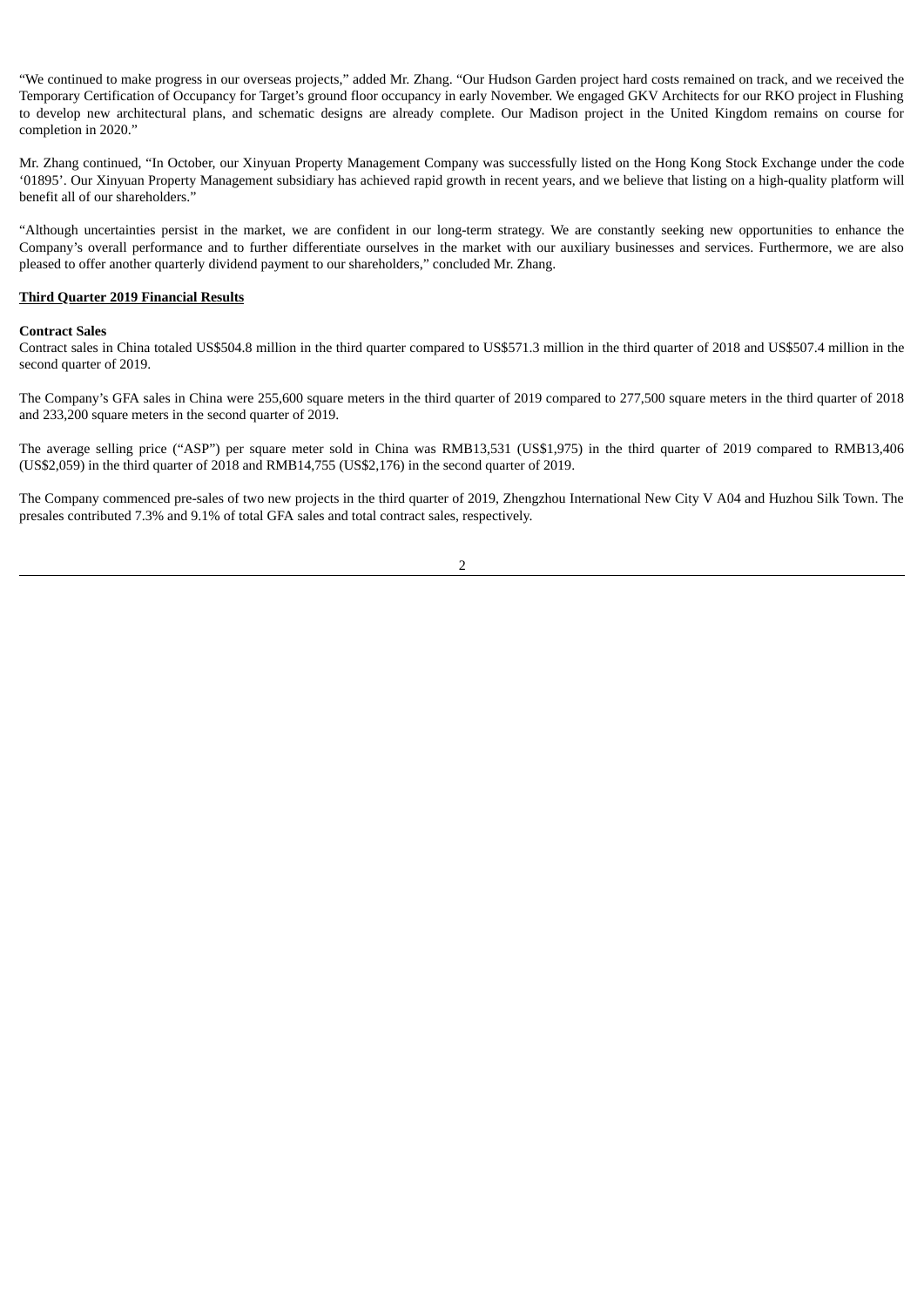### **Breakdown of GFA Sales and ASPs by Project in China**

|                                                | Q3 2018                  |                          | Q2 2019                  |                          | Q3 2019                  |            |
|------------------------------------------------|--------------------------|--------------------------|--------------------------|--------------------------|--------------------------|------------|
| Project                                        | <b>GFA</b>               | <b>ASP</b>               | <b>GFA</b>               | <b>ASP</b>               | <b>GFA</b>               | <b>ASP</b> |
|                                                | $(m^2, 000s)$            | (RMB)                    | $(m^2, 000s)$            | (RMB)                    | $(m^2, 000s)$            | (RMB)      |
| <b>Xingyang Splendid II</b>                    | 1.2                      | 13,900                   | 3.6                      | 7,330                    | 0.4                      | 13,048     |
| Jinan Royal Palace                             | 25.9                     | 16,426                   | 2.8                      | 14,739                   | 2.2                      | 16,483     |
| <b>Xuzhou Colorful City</b>                    | 0.1                      | 10,989                   | $\overline{0.7}$         | 14,541                   | 0.4                      | 12,453     |
| Sanya Yazhou Bay No.1                          | (0.9)                    | 23,515                   | $\overline{0.3}$         | 38,158                   | 0.4                      | 24,890     |
| Xi'an Metropolitan                             | 1.8                      | 10,546                   | 0.1                      | 12,896                   | 0.1                      | 12,845     |
| Jinan Xin Central                              | 1.3                      | 12,839                   | 0.1                      | 18,954                   | 0.4                      | 12,926     |
| Henan Xin Central I                            | 0.3                      | 18,931                   | 0.7                      | 7,942                    | $\blacksquare$           | $\sim$     |
| Zhengzhou Fancy City I                         | 0.2                      | 17,481                   | 0.5                      | 13,714                   | $\overline{\phantom{a}}$ | $\sim$     |
| Zhengzhou Fancy City II (South)                | 0.4                      | 17,780                   | (0.1)                    | 9,469                    |                          |            |
| Tianjin Spring Royal Palace I                  |                          |                          | $\blacksquare$           | $\overline{\phantom{a}}$ | 0.3                      | 11,468     |
| Zhengzhou International New City I             | 2.3                      | 25,725                   | $\overline{\phantom{a}}$ |                          | 5.9                      | 14,784     |
| Henan Xin Central II                           | 0.2                      | 16,913                   | 0.1                      | 15,932                   |                          |            |
| <b>Xingyang Splendid III</b>                   | 2.7                      | 8,018                    | 0.3                      | 8,091                    | 0.8                      | 16,498     |
| Zhengzhou International New City II            | 3.4                      | 13,388                   | 0.5                      | 18,997                   | 1.9                      | 17,817     |
| Zhengzhou Fancy City II (North)                | 2.5                      | 9,567                    | $\overline{2.8}$         | 9,884                    | 4.3                      | 9,148      |
| Tianjin Spring Royal Palace II                 | 23.6                     | 12,691                   | 10.8                     | 13,496                   | 8.1                      | 13,403     |
| Zhengzhou International New City III D         | 14.0                     | 14,264                   | 0.6                      | 14,045                   | 0.1                      | 14,446     |
| Zhengzhou Hangmei International Wisdom City I  | 18.9                     | 7,230                    | 1.8                      | 6,845                    | 0.5                      | 6,968      |
| Zhengzhou International New City III B         | 54.5                     | 14,135                   | 0.7                      | 15,174                   | 0.1                      | 13,874     |
| Changsha Furong Thriving Family                | 68.4                     | 9,773                    |                          |                          | 0.2                      | 9,568      |
| Chengdu Xinyuan City                           | 7.1                      | 9,988                    | 2.7                      | 7,585                    | 6.1                      | 7,210      |
| Kunshan Xinyu Jiayuan                          | 13.1                     | 26.108                   | 13.0                     | 23,660                   | 5.6                      | 23,878     |
| Xingyang Splendid IV                           | 14.7                     | 7,576                    | 0.3                      | 7,326                    | 7.9                      | 7,629      |
| Suzhou Suhe Bay *                              | 9.6                      | 21,722                   | 8.5                      | 21,461                   |                          |            |
| Zhengzhou Hangmei International Wisdom City II |                          |                          | 9.3                      | 7,394                    | 9.2                      | 7,391      |
| Qingdao Royal Dragon Bay                       | $\overline{\phantom{a}}$ | $\overline{\phantom{a}}$ | 28.8                     | 19,797                   | 6.9                      | 22,162     |
| Jinan Royal Spring Bay                         | $\overline{\phantom{a}}$ | $\sim$                   | 4.0                      | 8,777                    | 5.8                      | 8,547      |
| Xinyuan Golden Water View City-Zhengzhou       | $\overline{\phantom{a}}$ | $\overline{\phantom{a}}$ | 8.3                      | 19,740                   | $\overline{1.3}$         | 24,217     |
| Zhengzhou Fancy City III                       | $\overline{\phantom{a}}$ | ÷,                       | 8.5                      | 12,729                   | 11.5                     | 13,221     |
| Zhengzhou International New City III C         | $\overline{\phantom{a}}$ | $\overline{\phantom{a}}$ | 15.7                     | 12,459                   | 4.6                      | 13,157     |
| Zhengzhou International New City IV A12        | $\overline{\phantom{a}}$ | $\blacksquare$           | 34.8                     | 14,224                   | 85.6                     | 14,325     |
| Zhengzhou International New City IV B10        | $\overline{a}$           | $\overline{a}$           | 15.5                     | 10,698                   | 12.5                     | 9,996      |
| <b>Suzhou Galaxy Bay</b>                       | $\overline{\phantom{a}}$ | ٠                        | 34.6                     | 14,227                   | 10.8                     | 14,591     |
| Suzhou Gusu Shade I                            | $\overline{\phantom{a}}$ | $\overline{\phantom{a}}$ | 5.6                      | 37,678                   | 1.6                      | 37,563     |
| Dalian International Health Technology Town I  | $\overline{\phantom{a}}$ | $\blacksquare$           | 0.4                      | 10,421                   | 19.6                     | 9,349      |
| <b>Xingyang Splendid V</b>                     | $\overline{\phantom{a}}$ | $\overline{\phantom{a}}$ | 13.1                     | 7,629                    | 18.4                     | 7,635      |
| Suzhou Gusu Shade II **                        | $\overline{a}$           | $\overline{\phantom{a}}$ | 0.6                      | 38,893                   | 3.4                      | 38,111     |
| Zhengzhou International New City V A04         | $\overline{a}$           | $\overline{\phantom{a}}$ |                          |                          | $\overline{0.3}$         | 12,068     |
| Huzhou Silk Town ***                           |                          | $\blacksquare$           |                          | $\blacksquare$           | 18.4                     | 16,840     |
| Others                                         | 12.2                     |                          | 3.2                      | $\sim$                   |                          |            |
| <b>Total</b>                                   | 277.5                    | 13,406                   | 233.2                    | 14,755                   | 255.6                    | 13,531     |

\* The Company owns 16.66% equity interest in Suzhou Hengwan Real Estate Co., Ltd., which develops Suzhou Suhe Bay. The Company accounts for its investment under the equity method.

\*\* The Company owns 19.99% equity interest in Suzhou Litai Real Estate Co., Ltd., which develops Suzhou Gusu Shade II. The Company accounts for its investment under the equity method.

\*\*\* The Company owns 51% equity interest indirectly in Huzhou Xinhong Renju Construction Development Co., Ltd., which develops Huzhou Silk Town. Based on the articles of association, the company cannot exercise control of Huzhou Silk Town, but has the ability to exercise significant influence over Huzhou Silk Town's operating and financial decisions and accounted for it as an equity method investment.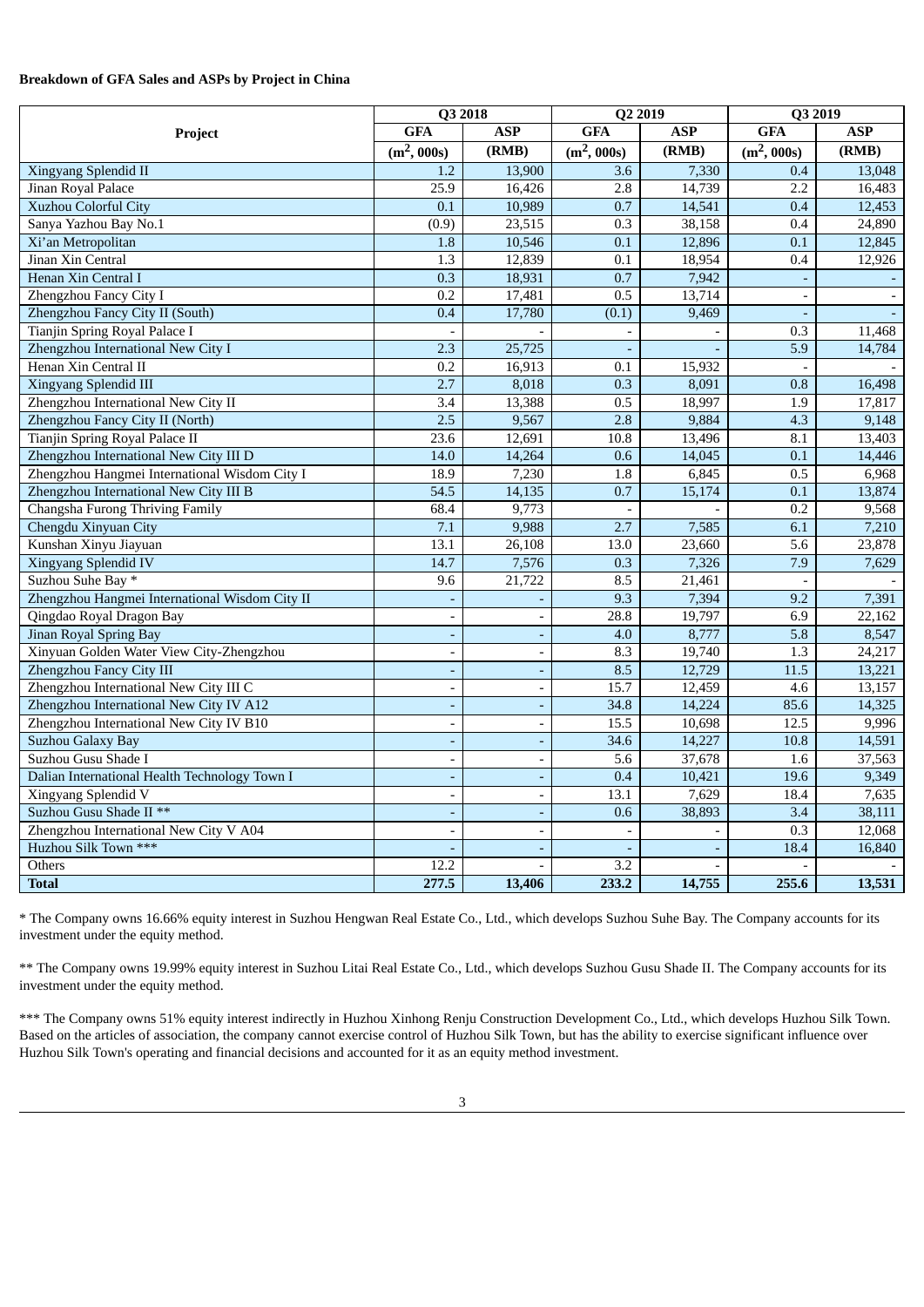#### **Revenue**

In the third quarter of 2019, the Company's total revenue decreased 16.4% to US\$497.6 million from US\$595.5 million in the third quarter of 2018 and decreased 18.3% from US\$609.4 million in the second quarter of 2019.

#### **Gross Profit**

Gross profit for the third quarter of 2019 was US\$123.5 million, or 24.8% of total revenue, compared to gross profit of US\$149.2 million, or 25.1% of total revenue, in the third quarter of 2018 and a gross profit of US\$159.2 million, or 26.1% of total revenue, in the second quarter of 2019.

#### **Selling, General and Administrative Expenses**

SG&A expenses were US\$57.6 million for the third quarter of 2019 compared to US\$47.7 million for the third quarter of 2018 and US\$63.0 million for the second quarter of 2019. As a percentage of total revenue, SG&A expenses were 11.6% compared to 8.0% in the third quarter of 2018 and 10.3% in the second quarter of 2019.

### **Net Income**

Net income for the third quarter of 2019 was US\$5.4 million compared to US\$23.9 million for the third quarter of 2018 and US\$19.8 million for the second quarter of 2019. Net margin was 1.1% compared to 4.0% in the third quarter of 2018 and 3.3% in the second quarter of 2019. Diluted net earnings per ADS were US\$0.07 compared to US\$0.31 per ADS in the third quarter of 2018 and US\$0.19 per ADS in the second quarter of 2019.

#### **Balance Sheet**

As of September 30, 2019, the Company's cash and cash equivalents (including restricted cash) decreased to US\$688.4 million from US\$1,021.8 million as of June 30, 2019.

Total debt outstanding was US\$3,211.7 million, which reflects a decrease of US\$383.3 million from US\$3,595.0 million at the end of the second quarter of 2019. The balance of the Company's real estate properties under development at the end of the third quarter of 2019 was US\$3,589.8 million compared to US\$3,844.0 million at the end of the second quarter of 2019.

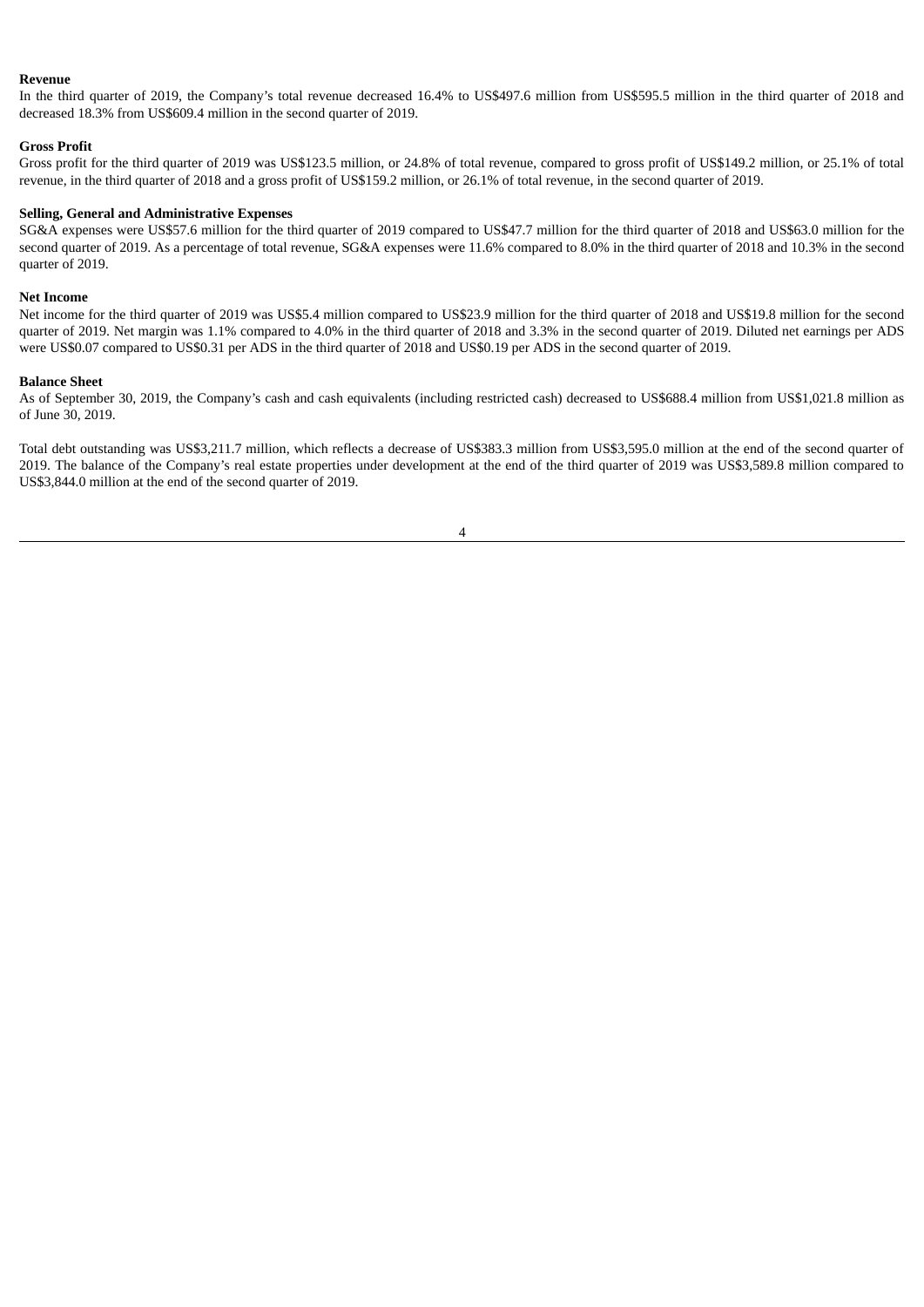### **Real Estate Project Status in China**

Below is a summary table of projects that were active and available for sale in the third quarter of 2019.

|                                                | <b>GFA</b>                   |              |                       |  |
|------------------------------------------------|------------------------------|--------------|-----------------------|--|
| Project                                        | $(m^2, 000s)$                |              |                       |  |
|                                                | <b>Total Active Projects</b> | Sold to date | <b>Unsold to date</b> |  |
| Xingyang Splendid II                           | 118.5                        | 97.8         | 20.7                  |  |
| Jinan Royal Palace                             | 449.6                        | 433.8        | 15.8                  |  |
| <b>Xuzhou Colorful City</b>                    | 130.8                        | 122.6        | 8.2                   |  |
| Sanya Yazhou Bay No.1                          | 117.6                        | 101.8        | 15.8                  |  |
| Xi'an Metropolitan                             | 286.0                        | 269.9        | 16.1                  |  |
| Jinan Xin Central                              | 194.4                        | 183.9        | 10.5                  |  |
| Henan Xin Central I                            | 261.5                        | 253.2        | 8.3                   |  |
| Zhengzhou Fancy City I                         | 166.7                        | 159.4        | 7.3                   |  |
| Zhengzhou Fancy City II (South)                | 84.1                         | 81.7         | 2.4                   |  |
| Tianjin Spring Royal Palace I                  | 139.7                        | 131.6        | 8.1                   |  |
| Zhengzhou International New City I             | 356.6                        | 344.4        | 12.2                  |  |
| Henan Xin Central II                           | 109.5                        | 103.9        | 5.6                   |  |
| Xingyang Splendid III                          | 121.1                        | 117.3        | 3.8                   |  |
| Zhengzhou International New City II            | 176.0                        | 165.6        | 10.4                  |  |
| Zhengzhou Fancy City II (North)                | 108.7                        | 95.2         | 13.5                  |  |
| Tianjin Spring Royal Palace II                 | 144.6                        | 80.2         | 64.4                  |  |
| Zhengzhou International New City III D         | 46.1                         | 44.3         | 1.8                   |  |
| Zhengzhou Hangmei International Wisdom City I  | 64.7                         | 55.5         | 9.2                   |  |
| Zhengzhou International New City III B         | 118.8                        | 117.9        | 0.9                   |  |
| Changsha Furong Thriving Family                | 72.3                         | 72.3         |                       |  |
| Chengdu Xinyuan City                           | 741.8                        | 116.0        | 625.8                 |  |
| Kunshan Xinyu Jiayuan                          | 107.9                        | 47.7         | 60.2                  |  |
| <b>Xingyang Splendid IV</b>                    | 151.8                        | 29.9         | 121.9                 |  |
| Suzhou Suhe Bay *                              | 62.6                         | 62.6         |                       |  |
| Zhengzhou Hangmei International Wisdom City II | 78.4                         | 33.2         | 45.2                  |  |
| Qingdao Royal Dragon Bay                       | 157.3                        | 71.5         | 85.8                  |  |
| <b>Jinan Royal Spring Bay</b>                  | 116.8                        | 30.7         | 86.1                  |  |
| Xinyuan Golden Water View City-Zhengzhou       | 331.5                        | 64.5         | 267.0                 |  |
| Zhengzhou Fancy City III                       | 80.6                         | 57.3         | 23.3                  |  |
| Zhengzhou International New City III C         | 82.3                         | 66.2         | 16.1                  |  |
| Zhengzhou International New City IV A12        | 199.7                        | 154.5        | 45.2                  |  |
| Zhengzhou International New City IV B10        | 92.3                         | 35.9         | 56.4                  |  |
| <b>Suzhou Galaxy Bay</b>                       | 76.5                         | 72.1         | 4.4                   |  |
| Suzhou Gusu Shade I                            | 12.0                         | 8.2          | $\overline{3.8}$      |  |
| Dalian International Health Technology Town I  | 103.8                        | 20.9         | 82.9                  |  |
| Xingyang Splendid V                            | 80.5                         | 31.5         | 49.0                  |  |
| Suzhou Gusu Shade II **                        | 14.3                         | 4.0          | 10.3                  |  |
| Zhengzhou International New City V A04         | 104.9                        | 0.3          | 104.6                 |  |
| Huzhou Silk Town ***                           | 141.4                        | 18.4         | 123.0                 |  |
| Others                                         | 51.4                         |              | 51.4                  |  |
| <b>Total active projects</b>                   | 6,055.1                      | 3,957.7      | 2.097.4               |  |

\* The Company owns 16.66% equity interest in Suzhou Hengwan Real Estate Co., Ltd.. which develops Suzhou Suhe Bay. The Company accounts for its investment under the equity method.

\*\* The Company owns 19.99% equity interest in Suzhou Litai Real Estate Co., Ltd., which develops Suzhou Gusu Shade II. The Company accounts for its investment under the equity method.

\*\*\* The Company owns 51% equity interest indirectly in Huzhou Xinhong Renju Construction Development Co., Ltd., which develops Huzhou Silk Town. Based on the articles of association, the company cannot exercise control of Huzhou Silk Town, but has the ability to exercise significant influence over Huzhou Silk Town's operating and financial decisions and accounted for it as an equity method investment.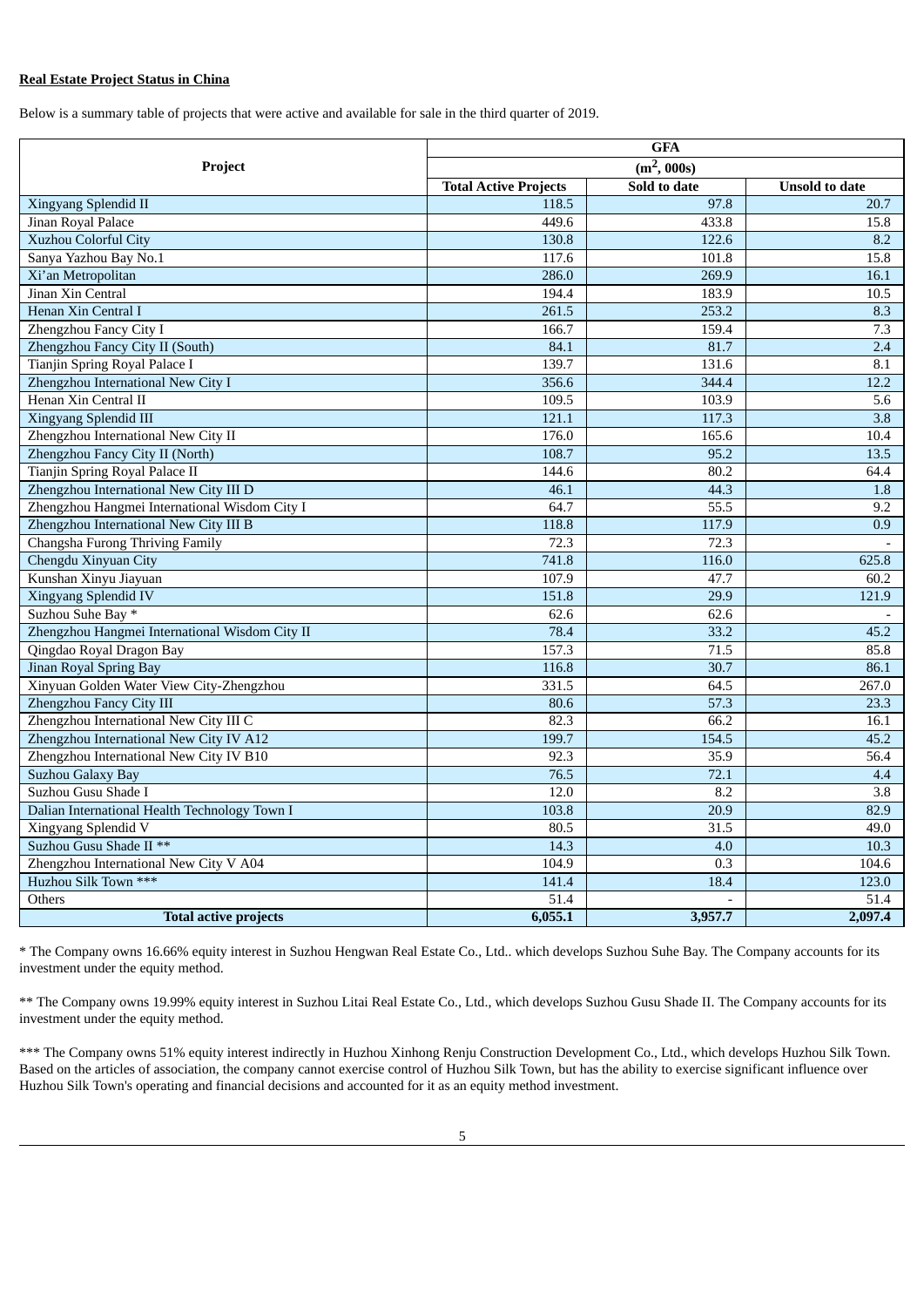As of September 30, 2019, the Company's total saleable GFA was approximately 5,049,200 square meters for active projects and under planning stage projects in China. Below is a summary of all of the Company's projects in China:

|                                                                                                             | <b>Unsold GFA</b> | <b>Pre-sales</b> |
|-------------------------------------------------------------------------------------------------------------|-------------------|------------------|
|                                                                                                             | $(m^2, 000s)$     | <b>Scheduled</b> |
| Tongzhou Xinyuan Royal Palace-Beijing                                                                       | 102.3             | To be determined |
| Xinyuan Chang'an Royal Palace-Xi'an                                                                         | 226.0             | To be determined |
| Zhengzhou International New City Land Bank(all land is grouped together and will be developed<br>gradually) | 1,187.9           | To be determined |
| Zhuhai Xin World                                                                                            | 70.0              | To be determined |
| Lingshan Bay Dragon Seal-Qingdao                                                                            | 380.0             | To be determined |
| Zhengzhou Hangmei Project Land Bank(all land is grouped together and will be developed gradually)           | 181.5             | To be determined |
| Wuhan Hidden Dragon Royal Palace                                                                            | 185.0             | To be determined |
| Dalian International Health Technology Town II                                                              | 34.4              | To be determined |
| Foshan Xinchuang AI International Science and Technology Innovation Valley                                  | 456.8             | To be determined |
| Taizhou Yihe Yayuan                                                                                         | 127.9             | To be determined |
| <b>Total projects under planning</b>                                                                        | 2,951.8           |                  |
| <b>Total active projects</b>                                                                                | 2,097.4           |                  |
| Total of all Xinyuan unsold projects in China                                                               | 5,049.2           |                  |

### **Update on Real Estate Projects in the United States**

As of September 30, 2019, a total of 177 units out of 216 units were sold and closed at the Company's Oosten project in Brooklyn, New York City, with total revenue from this project reaching US\$260.1 million.

As of September 30, 2019, the Company had completed superstructure construction, precast concrete facade, and windows installation for its Hudson Garden project, BLOOM ON FORTY FIFTH, in the Hell's Kitchen area of Manhattan, New York City. The project had also received permanent power from the electric utility provider. Hard costs remain under budget and trend on schedule. During the past year, the project's design drawings were optimized, increasing the number of residential units from 82 to 92. Of the total sellable 38,000 square feet of retail/commercial space, a total of 29,000 square feet have been leased to the U.S. department store retailer Target for a 20-year term and another 1,910 square feet have been leased to a dermatologist's office for a 15 year term. Residential unit sales are slated to open in the first quarter of 2020.

The Company continued to execute on the planning, governmental approvals, and pre-development activities of its ground-up project, the RKO, in Flushing, New York City. As of September 30, 2019, GKV Architects was engaged to develop new architectural plans, and the schematic design is 100% completed. During the past year, the Landmark Preservation Committee approved the Company's landmark protection plan relating to the landmarked theater on site and awarded the Company a Certificate of Appropriateness. Landmark artifact removal was completed at the end of February 2019, and the artifacts are currently stored in a warehouse for restoration work.

### **Real Estate Project Update in the United Kingdom**

During the third quarter of 2019, construction progressed as expected on the Madison project in London. Cladding is slated for completion in the fourth quarter of 2019, and the internal fit out is progressing in earnest. The project remains on course for completion in 2020.

Of the 423 residential units in The Madison, all of the 104 Affordable Housing apartments have been pre-sold to a regulated affordable housing provider. Of the remaining 319 apartments, 134 apartments have been sold.

### **Business Outlook**

For the full year of 2019, the Company expects consolidated net income and contract sales to be similar to those of 2018.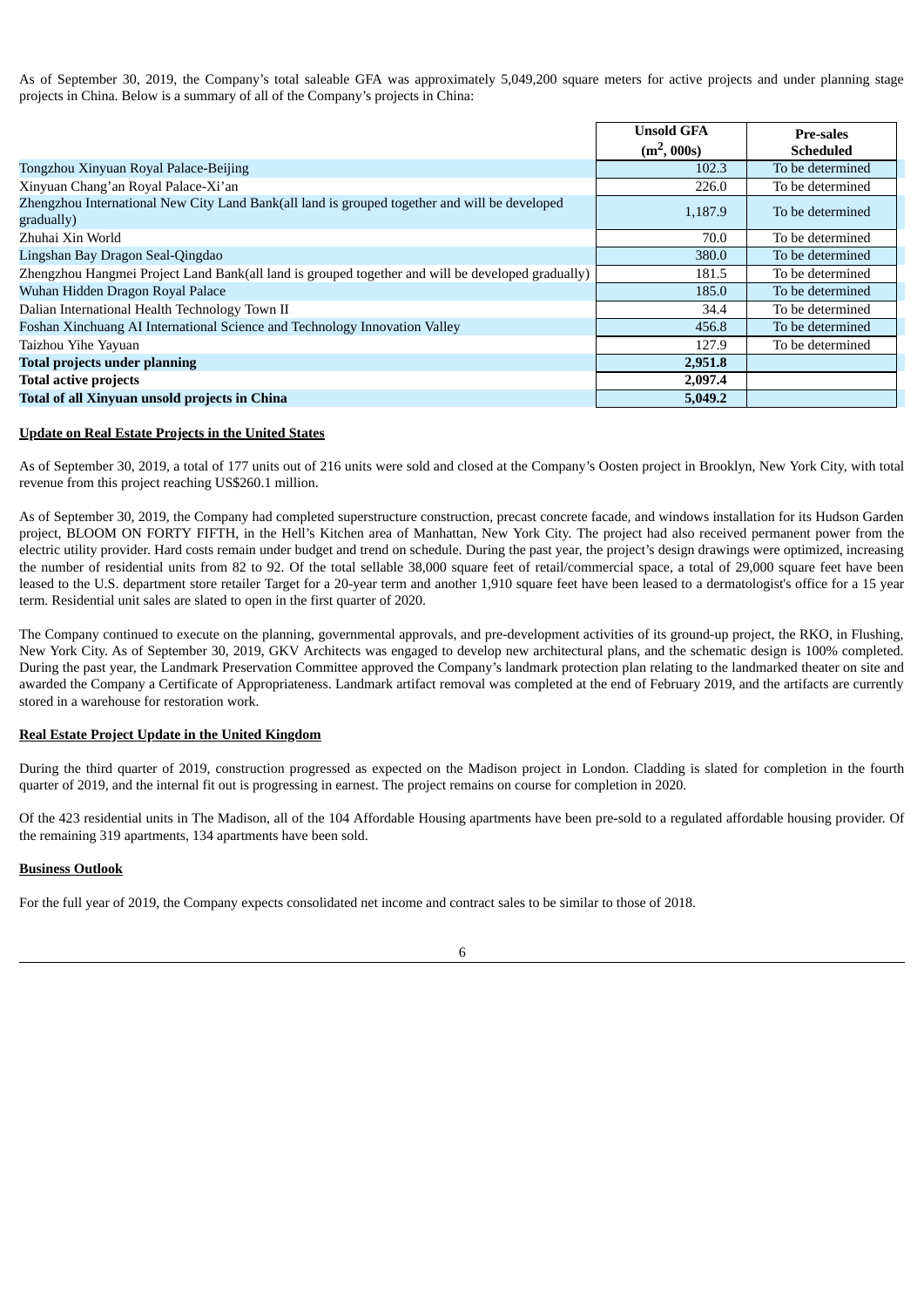#### **Conference Call Information**

The Company will hold a conference call at 8:00am ET on December 6, 2019, to discuss its third quarter 2019 results. Listeners may access the call by dialing:

US Toll Free: 888-394-8218 International: 1-323-794-2588

A webcast will also be available through the Company's investor relations website at http://ir.xyre.com.

A replay of the call will be available through December 13, 2019, by dialing:

 $US: 1 - 844 - 512 - 2921$ International: 1-412-317-6671 Access code: 8907992

#### **About Xinyuan Real Estate Co., Ltd.**

Xinyuan Real Estate Co., Ltd. ("Xinyuan") is an NYSE-listed real estate developer and property manager primarily in China and recently in other countries. In China, Xinyuan develops and manages large scale, high quality real estate projects in over ten tier one and tier two cities, including Beijing, Shanghai, Zhengzhou, Jinan, Xi'an, and Suzhou. Xinyuan was one of the first Chinese real estate developers to enter the U.S. market and over the past few years has been active in real estate development in New York. Xinyuan aims to provide comfortable and convenient real estate related products and services to middleclass consumers. For more information, please visit http://www.xyre.com.

#### **Forward Looking Statements**

Certain statements in this press release constitute "forward-looking statements". These statements are made under the "safe harbor" provisions of the U.S. Private Securities Litigation Reform Act of 1995. These forward-looking statements includes statements about estimated financial performance and sales performance and activity, among others, and can generally be identified by terminology such as "will", "expects", "anticipates", "future", "intends", "plans", "believes", "estimates" and similar statements. Statements that are not historical statements are forward-looking statements. Forward-looking statements involve inherent risks and uncertainties that could cause actual results to differ materially from those projected or anticipated, including, but not limited to, our ability to continue to implement our business model successfully; our ability to secure adequate financing for our project development; our ability to successfully sell or complete our property projects under construction and planning; our ability to enter successfully into new geographic markets and new business lines and expand our operations; the marketing and sales ability of our third-party sales agents; the performance of our third-party contractors; the impact of laws, regulations and policies relating to real estate developers and the real estate industry in the countries in which we operate; our ability to obtain permits and licenses to carry on our business in compliance with applicable laws and regulations; competition from other real estate developers; the growth of the real estate industry in the markets in which we operate; fluctuations in general economic and business conditions in the markets in which we operate; and other risks outlined in our public filings with the Securities and Exchange Commission, including our annual report on Form 20-F for the year ended December 31, 2018. Except as required by law, we undertake no obligation to update or review publicly any forward-looking statements, whether as a result of new information, future events or otherwise, after the date on which the statement is made.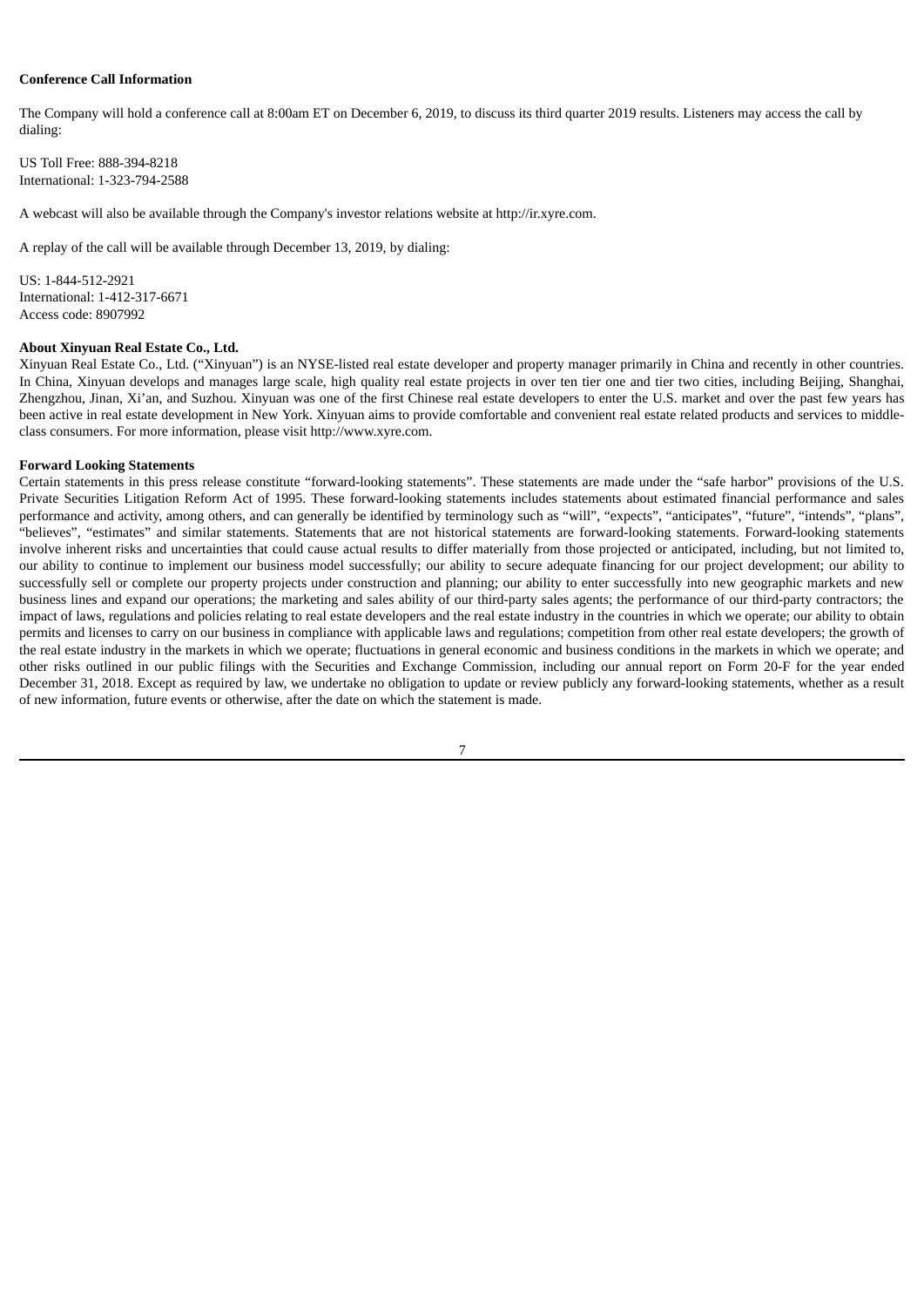### **Notes to Unaudited Financial Information**

This release contains unaudited financial information which is subject to year-end audit adjustments. Adjustments to the financial statements may be identified when the audit work is completed, which could result in significant differences between our audited financial statements and this unaudited financial information.

For more information, please contact:

Xinyuan Real Estate Co., Ltd. Mr. Charles Wang Investor Relations Director Tel: +86 (10) 8588-9376 Email: irteam@xyre.com

ICR, LLC Investors: Mr. William Zima In U.S.: +1-646-308-1472 Email: William.zima@icrinc.com

Media: Mr. Edmond Lococo In China: +86 (10) 6583-7510 Email: Edmond.Lococo@icrinc.com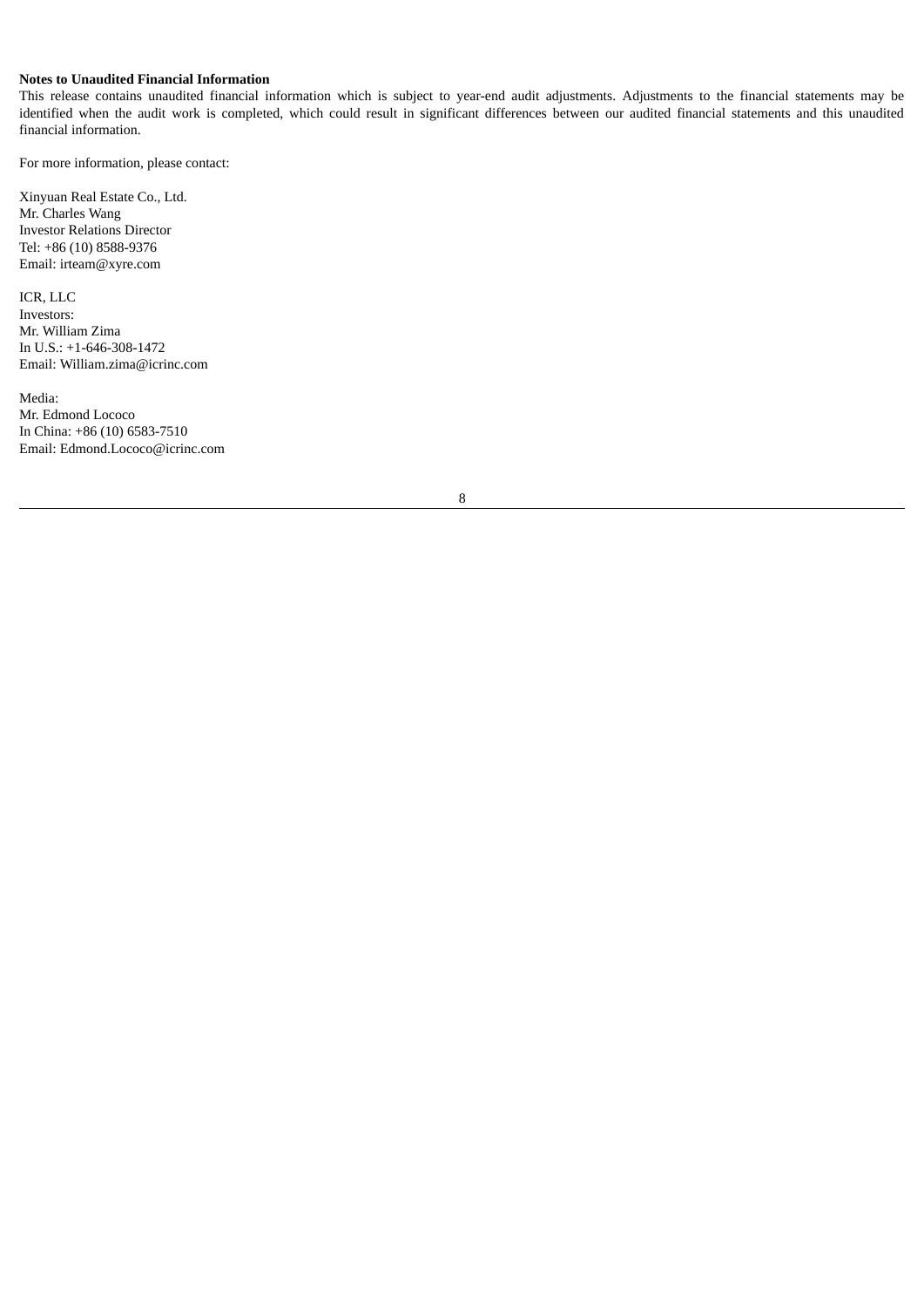### **XINYUAN REAL ESTATE CO., LTD. AND ITS SUBSIDIARIES UNAUDITED CONDENSED CONSOLIDATED STATEMENTS OF OPERATIONS (All US\$ amounts and number of shares data in thousands, except per share data)**

|                                                                       |               | Three months ended              |                                      |  |  |
|-----------------------------------------------------------------------|---------------|---------------------------------|--------------------------------------|--|--|
|                                                                       | September 30, | June 30.<br>2019<br>(unaudited) | September 30,<br>2018<br>(unaudited) |  |  |
|                                                                       | 2019          |                                 |                                      |  |  |
|                                                                       | (unaudited)   |                                 |                                      |  |  |
| <b>Total revenue</b>                                                  | 497,638       | 609,439                         | 595,460                              |  |  |
| Total costs of revenue                                                | (374, 134)    | (450, 224)                      | (446, 284)                           |  |  |
| Gross profit                                                          | 123,504       | 159,215                         | 149,176                              |  |  |
| Selling and distribution expenses                                     | (21,067)      | (20, 633)                       | (12, 282)                            |  |  |
| General and administrative expenses                                   | (36, 556)     | (42, 343)                       | (35, 414)                            |  |  |
| Operating income                                                      | 65,881        | 96,239                          | 101,480                              |  |  |
| Interest income                                                       | 4,245         | 4,964                           | 8,084                                |  |  |
| Interest expense                                                      | (31, 338)     | (28, 384)                       | (21,778)                             |  |  |
| Net realized gain/(loss) on short-term investments                    | 3,297         | (333)                           | 2,119                                |  |  |
| Unrealized (loss) /gain on short-term investments                     | (811)         | 838                             | (1, 121)                             |  |  |
| Other income/(expense)                                                | 6,493         | (867)                           | (443)                                |  |  |
| Net loss on debt extinguishment                                       | (2,272)       | (1,955)                         |                                      |  |  |
| <b>Exchange loss</b>                                                  | (7,655)       | (4, 354)                        | (15, 451)                            |  |  |
| Share of loss of equity investees                                     | (2, 142)      | (1,702)                         | (2,620)                              |  |  |
| Income from operations before income taxes                            | 35,698        | 64,446                          | 70,270                               |  |  |
| Income taxes                                                          | (30, 256)     | (44, 621)                       | (46, 415)                            |  |  |
| Net income                                                            | 5,442         | 19,825                          | 23,855                               |  |  |
| Net income attributable to non-controlling interest                   | (1,298)       | (9,171)                         | (3,729)                              |  |  |
| Net income attributable to Xinyuan Real Estate Co., Ltd. shareholders | 4,144         | 10,654                          | 20,126                               |  |  |
| Earnings per ADS:                                                     |               |                                 |                                      |  |  |
| <b>Basic</b>                                                          | 0.07          | 0.19                            | 0.32                                 |  |  |
| Diluted                                                               | 0.07          | 0.19                            | 0.31                                 |  |  |
| ADS used in computation:                                              |               |                                 |                                      |  |  |
| <b>Basic</b>                                                          | 56,329        | 57,003                          | 63,734                               |  |  |
| Diluted                                                               | 56,624        | 57,371                          | 64,472                               |  |  |
|                                                                       |               |                                 |                                      |  |  |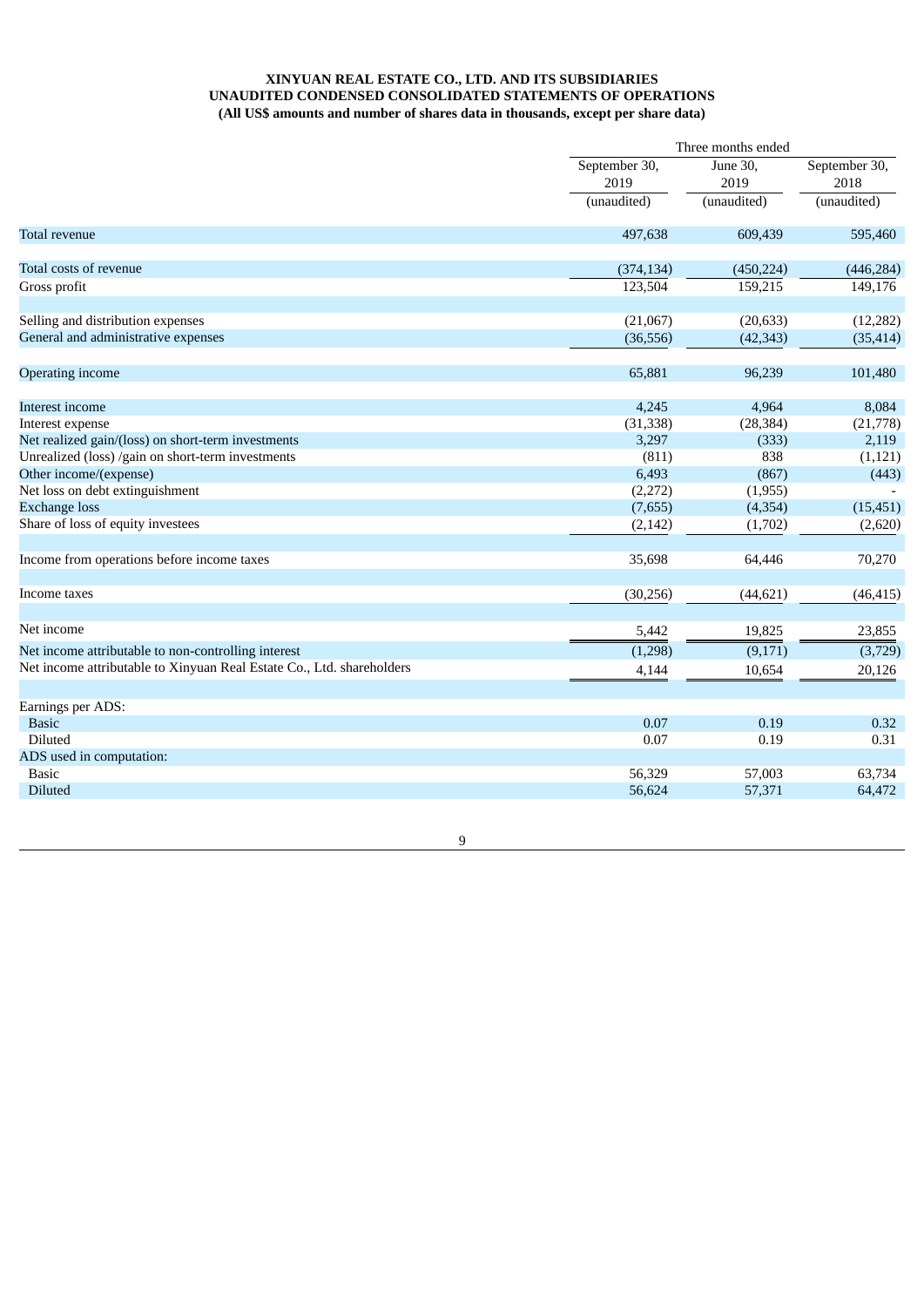### **XINYUAN REAL ESTATE CO., LTD. AND ITS SUBSIDIARIES UNAUDITED CONDENSED CONSOLIDATED STATEMENTS OF OPERATIONS (All US\$ amounts and number of shares data in thousands, except per share data)**

|                                                                       | Nine months ended |                                      |
|-----------------------------------------------------------------------|-------------------|--------------------------------------|
|                                                                       | September 30,     | September 30,<br>2018<br>(unaudited) |
|                                                                       | 2019              |                                      |
|                                                                       | (unaudited)       |                                      |
| <b>Total revenue</b>                                                  | 1,575,930         | 1,125,389                            |
| Total costs of revenue                                                | (1,162,162)       | (828, 130)                           |
| Gross profit                                                          | 413,768           | 297,259                              |
| Selling and distribution expenses                                     | (61, 106)         | (38, 592)                            |
| General and administrative expenses                                   | (115, 543)        | (95, 894)                            |
| Operating income                                                      | 237,119           | 162,773                              |
| Interest income                                                       | 13,294            | 21,534                               |
| Interest expense                                                      | (84,028)          | (76, 266)                            |
| Net realized gain on short-term investments                           | 4,135             | 3,830                                |
| Unrealized gain/ (loss) on short-term investments                     | 27                | (2,058)                              |
| Other income/ (expense)                                               | 5,720             | (1,272)                              |
| Net loss on debt extinguishment                                       | (8, 816)          |                                      |
| <b>Exchange loss</b>                                                  | (8, 464)          | (26, 330)                            |
| Share of loss of equity investees                                     | (5, 444)          | (6,769)                              |
| Income from operations before income taxes                            | 153,543           | 75,442                               |
| Income taxes                                                          | (110,086)         | (73, 602)                            |
| Net income                                                            | 43,457            | 1,840                                |
| Net (income)/ loss attributable to non-controlling interest           | (9,050)           | 1,092                                |
| Net income attributable to Xinyuan Real Estate Co., Ltd. shareholders | 34,407            | 2,932                                |
| Earnings per ADS:                                                     |                   |                                      |
| <b>Basic</b>                                                          | 0.60              | 0.05                                 |
| Diluted                                                               | 0.60              | 0.04                                 |
| ADS used in computation:                                              |                   |                                      |
| <b>Basic</b>                                                          | 57,404            | 64,443                               |
| <b>Diluted</b>                                                        | 57,758            | 65,489                               |
|                                                                       |                   |                                      |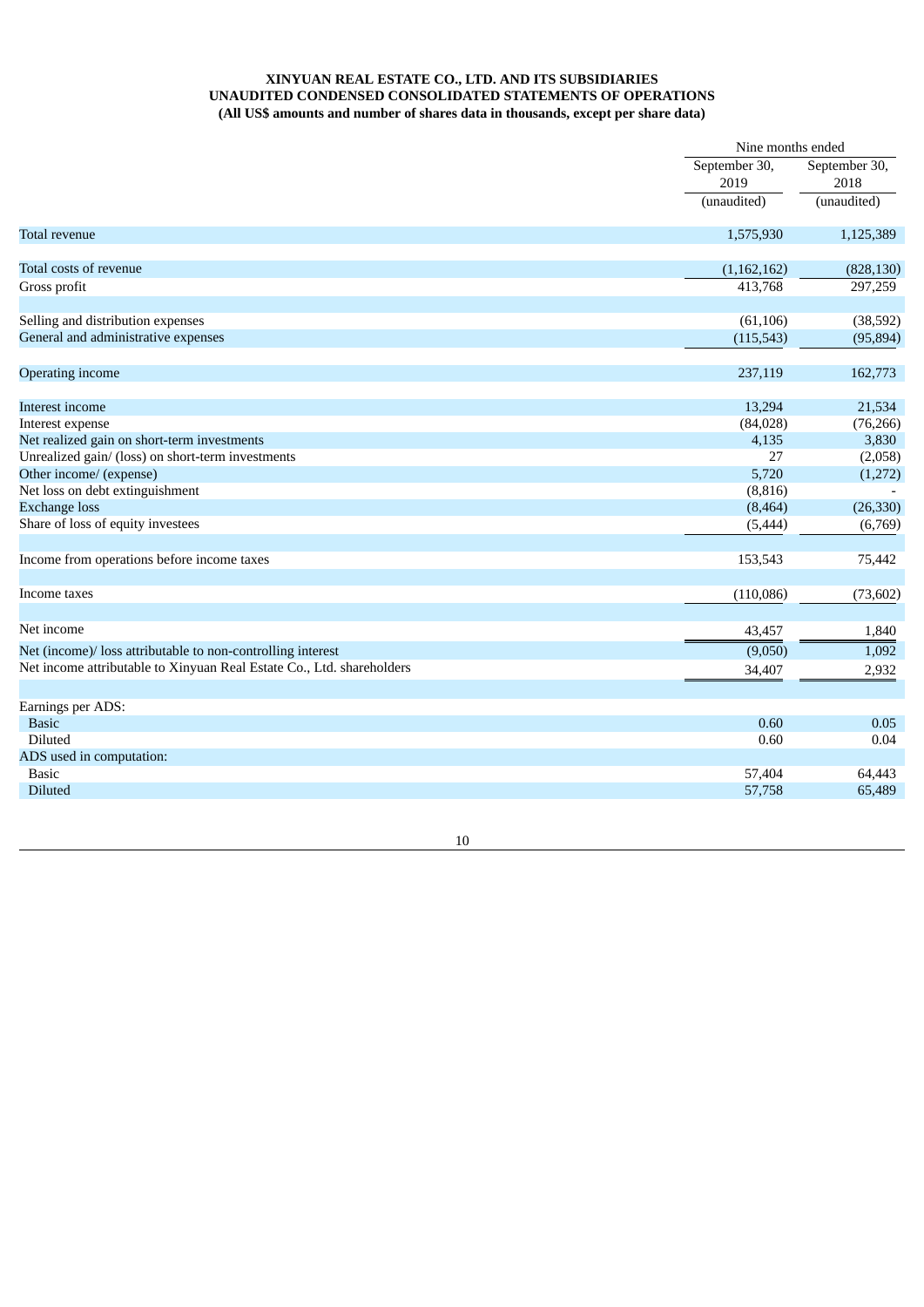### **XINYUAN REAL ESTATE CO., LTD. AND ITS SUBSIDIARIES CONDENSED CONSOLIDATED BALANCE SHEETS (All US\$ amounts and number of shares data in thousands)**

|                                              | September 30,<br>2019<br>(unaudited) | June 30.<br>2019<br>(unaudited) | December 31,<br>2018<br>(audited) |
|----------------------------------------------|--------------------------------------|---------------------------------|-----------------------------------|
| <b>ASSETS</b>                                |                                      |                                 |                                   |
| Current assets                               |                                      |                                 |                                   |
| Cash and cash equivalents                    | 327,488                              | 666,057                         | 674,142                           |
| Restricted cash                              | 220,487                              | 355,776                         | 511,875                           |
| Short-term investments                       | 27                                   | 838                             | 8,442                             |
| Accounts receivable                          | 61,812                               | 73,158                          | 64,130                            |
| Other receivables                            | 150,637                              | 176,299                         | 166,633                           |
| Deposits for land use rights                 |                                      | 22,546                          | 42,254                            |
| Other deposits and prepayments               | 321,107                              | 297,863                         | 257,288                           |
| Advances to suppliers                        | 52,649                               | 51,550                          | 46,983                            |
| Real estate properties development completed | 461,419                              | 714,651                         | 632,360                           |
| Real estate properties under development     | 3,589,814                            | 3,843,980                       | 4,068,716                         |
| Amounts due from related parties             | 317,151                              | 313,532                         | 216,184                           |
| Amounts due from employees                   | 2,656                                | 2,955                           | 1,694                             |
| Other current assets                         | 4,771                                | 1,334                           | 520                               |
| Total current assets                         | 5,510,018                            | 6,520,539                       | 6,691,221                         |
| <b>Restricted cash</b>                       | 140,392                              |                                 |                                   |
| Real estate properties held for lease, net   | 428,737                              | 297,565                         | 302,764                           |
| Property and equipment, net                  | 43,394                               | 35,725                          | 38,114                            |
| Long-term investment                         | 578,733                              | 552,312                         | 564,340                           |
| Deferred tax assets                          | 205,633                              | 206,511                         | 230,453                           |
| Deposits for land use rights                 | 21,208                               | 21,819                          | 21,855                            |
| Amounts due from related parties             | 24,587                               | 24,632                          | 26,122                            |
| Contract assets                              | 21,118                               | 20,316                          | 21,779                            |
| Operating lease right-of-use assets          | 11,252                               | 12,920                          |                                   |
| Other assets                                 | 121,355                              | 131,910                         | 137,063                           |
| <b>TOTAL ASSETS</b>                          | 7,106,427                            | 7,824,249                       | 8,033,711                         |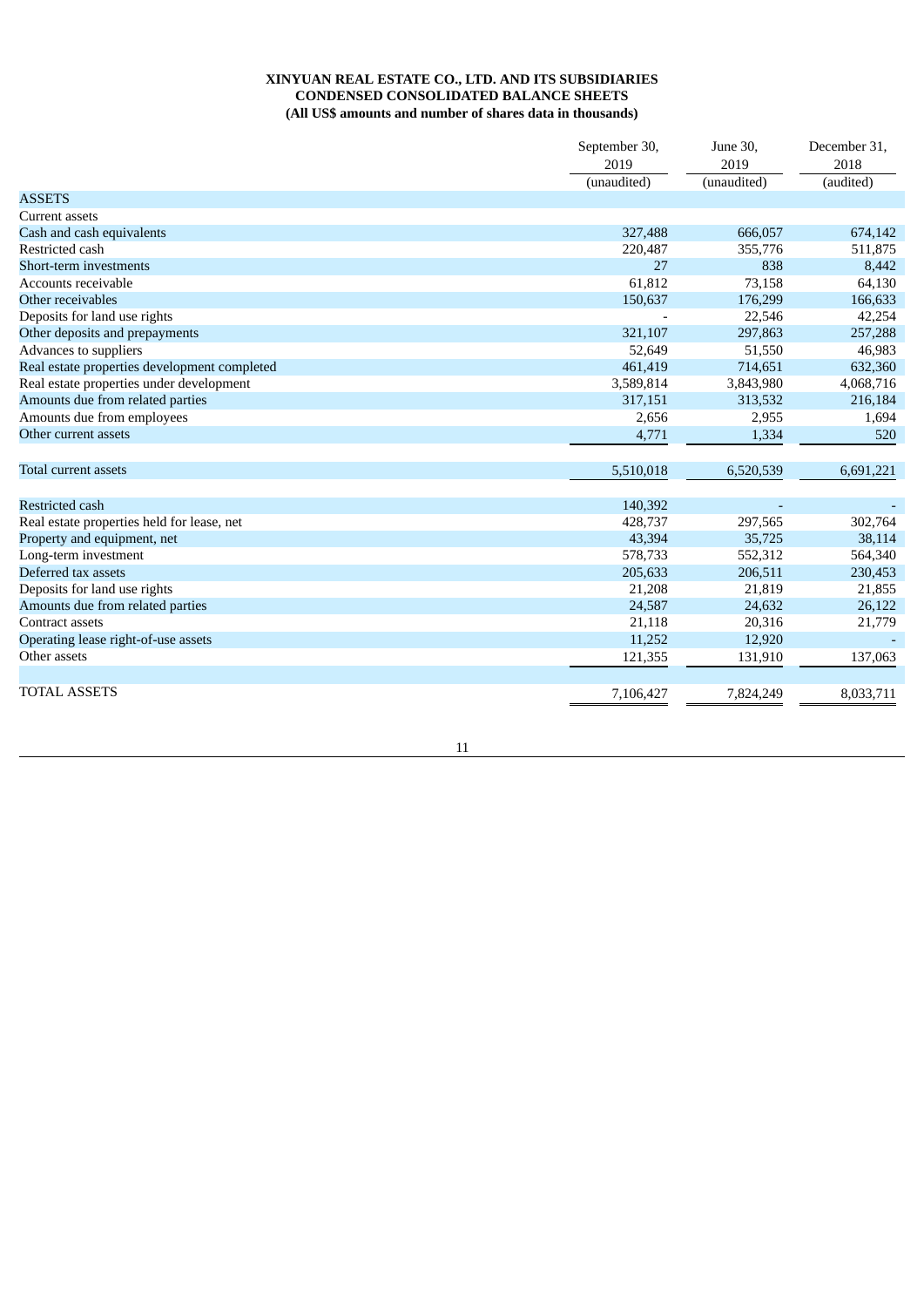### **XINYUAN REAL ESTATE CO., LTD. AND ITS SUBSIDIARIES CONDENSED CONSOLIDATED BALANCE SHEETS (All US\$ amounts and number of shares data in thousands)**

|                                                          | September 30,<br>2019 | June 30,<br>2019 | December 31,<br>2018 |
|----------------------------------------------------------|-----------------------|------------------|----------------------|
|                                                          | (unaudited)           | (unaudited)      | (audited)            |
| LIABILITIES AND SHAREHOLDERS' EQUITY                     |                       |                  |                      |
| <b>Current liabilities</b>                               |                       |                  |                      |
| Accounts payable and notes payable                       | 782,573               | 833,073          | 790,631              |
| Short-term bank loans and other debt                     | 28,383                | 35,901           | 43,711               |
| <b>Customer deposits</b>                                 | 1,367,391             | 1,573,859        | 1,921,851            |
| Income tax payable                                       | 165,489               | 165,737          | 213,273              |
| Other payables and accrued liabilities                   | 297,603               | 340,145          | 341,108              |
| Payroll and welfare payable                              | 18,717                | 16,529           | 33,752               |
| Current portion of long-term bank loans and other debt   | 981,182               | 1,207,191        | 1,647,918            |
| Current maturities of finance lease                      | 6,322                 | 6,504            | 6,562                |
| Current maturities of operating lease                    | 5,556                 | 5,816            |                      |
| Mandatorily redeemable non-controlling interests         | 7,852                 | 6,905            | 22,559               |
| Amounts due to related parties                           | 31,088                | 32,224           | 48,502               |
| Total current liabilities                                | 3,692,156             | 4,223,884        | 5,069,867            |
| Non-current liabilities                                  |                       |                  |                      |
| Long-term bank loans                                     | 801,733               | 732,874          | 720,039              |
| Other long-term debt                                     | 1,400,396             | 1,619,007        | 1,040,455            |
| Deferred tax liabilities                                 | 403,125               | 393,541          | 370,509              |
| Unrecognized tax benefits                                | 59,820                | 58,922           | 45,939               |
| Finance lease, net of current maturities                 | 5,294                 | 6,996            | 10,015               |
| Operating lease, net of current maturities               | 5,511                 | 6,649            |                      |
| Amounts due to related parties                           | 28,764                | 28,879           | 31,242               |
| TOTAL LIABILITIES                                        | 6,396,799             | 7,070,752        | 7,288,066            |
|                                                          |                       |                  |                      |
| Shareholders' equity                                     |                       |                  |                      |
| Common shares                                            | 16                    | 16               | 16                   |
| Treasury shares                                          | (108, 582)            | (104, 233)       | (87, 639)            |
| Additional paid-in capital                               | 531,549               | 533,366          | 532,117              |
| <b>Statutory reserves</b>                                | 166,501               | 166,501          | 166,496              |
| Retained earnings                                        | 115,593               | 117,904          | 99,502               |
| Accumulated other comprehensive loss                     | (66, 261)             | (32, 957)        | (30, 122)            |
| Total Xinyuan Real Estate Co., Ltd. shareholders' equity | 638,816               | 680,597          | 680,370              |
| Non-controlling interest                                 | 70,812                | 72,900           | 65,275               |
| <b>Total equity</b>                                      | 709,628               | 753,497          | 745,645              |
| TOTAL LIABILITIES AND SHAREHOLDERS' EQUITY               | 7.106.427             | 7,824,249        | 8,033,711            |
|                                                          |                       |                  |                      |